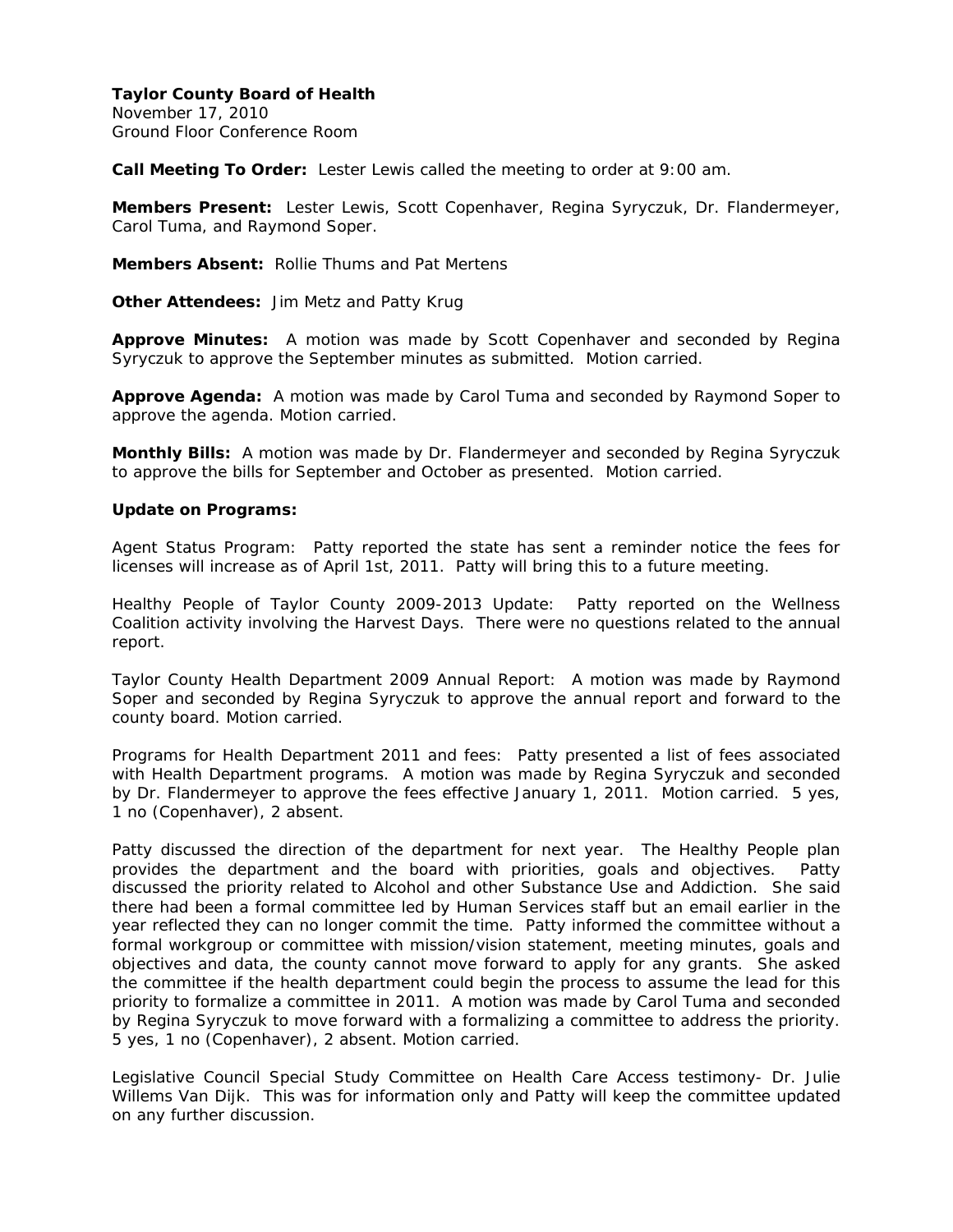Additional Public Health activities: Patty reported a contract will be signed with approval by Corporation Counsel with the University of Wyoming for a student to complete their required public health internship. She reported on flu clinics, school nursing, immunization report, vision and hearing screening in schools and Prenatal Care Coordination. The agency will be applying for an AHEC intern for next year to continue to work on our Healthy Restaurant choices related to fundraisers and concession stands.

## **Update on Grants:**

Patty reported 2011 grant negotiations have been completed except for emergency preparedness. Patty reported on the change related to emergency preparedness consortiums as revealed during a webcast last week. Patty will be participating on a strategic planning committee for our consortium at the end of November.

Seal a Smile Grant: Patty informed the committee our agency had been approached to apply for this grant. This grant will provide the opportunity for the application of dental sealants in a school setting. The cost for the program would be covered by the grant and billable services. This will require us to contract with a dental hygienist for the program. A motion was made by Carol Tuma and seconded by Regina Syryczuk to apply for the grant. Motion carried.

**Review of Human Health Hazard Investigations:** Patty reported on mold issues and a complaint concerning a food product that has been referred to the USDA office.

**Communicable Disease Investigations:** Patty reported the agency has completed investigations on reportable diseases- lyme's, animal bites, sti's, Hepatitis C, and enteric diseases.

**Correspondence:** None

### **Reports on Meetings Attended by Committee:** None

**Next Committee Meeting:** The next meeting of the Taylor County Board of Health Committee will be Wednesday, December 15, 2010 at 9:00 AM.

**Adjournment:** With no further business, Scott Copenhaver moved to adjourn the meeting and Regina Syryczuk seconded. All Ayes. The meeting was adjourned at 10:04 AM.

Respectively submitted,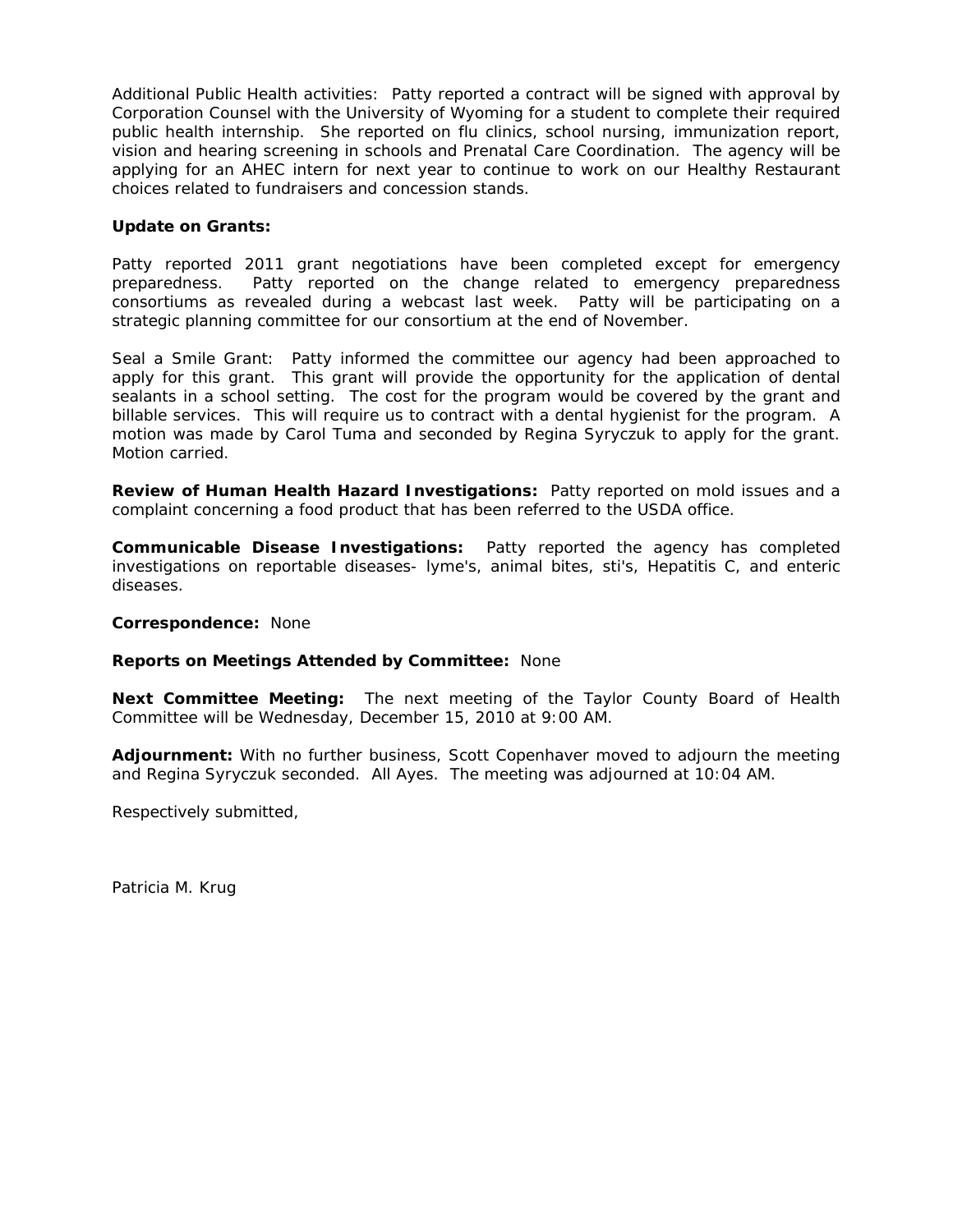September 15, 2010 Ground Floor Conference Room

**Call Meeting To Order:** Lester Lewis called the meeting to order at 9:00 am.

**Members Present:** Lester Lewis, Pat Mertens, Regina Syryczuk, Rollie Thums, Dr. Flandermeyer, Carol Tuma, and Raymond Soper.

**Members Absent:** Scott Copenhaver

**Other Attendees:** Michele Armbrust and Patty Krug

**Approve Minutes:** A motion was made by Pat Mertens and seconded by Regina Syryczuk to approve the minutes as submitted. Motion carried.

**Approve Agenda:** A motion was made by Rollie Thums and seconded by Dr. Flandermeyer to approve the agenda. Motion carried.

**Presentation-2010 Silver Spoon Awards: Excellence in Food Safety:** Patty reviewed the criteria for the awards. Lester Lewis presented the following companies with the awards: Mondeaux Dam-Steve Kalmon, Stetsonville Elementary School - Claudia Kleczewski, Uncommon Ground- Sara Etten, Subway-Sandra Krause and Shelly Purdy, Patti Jo's Crossroads- Patti Jo Lamberty, Black River Industries-Kathy Lemke and The Bear Den. The committee thanked the awardees for the work they do to assure safe food practices and congratulated them on their award.

**Monthly Bills:** A motion was made by Rollie Thums and seconded by Pat Mertens to approve the bills for August as presented. Motion carried.

### **Update on Programs:**

Agent Status Program: Patty reported the initial findings of the Department of Health Services standardization performance review. The agency was very pleased with the work, Tony Fraundorf, EHS has done with the licensing program. Patty reported Black River Industries agreed to be the facility for the review and the agency appreciated their willingness to participate. Tony continues to work with Whispering Pines to correct identified issues.

Healthy People of Taylor County 2009-2013 Update: Patty reported on the Wellness Coalition activities and the plans for committee members to attend a coalition building seminar.

Additional Public Health activities: Patty reported on Gilman and Rib Lake school contracts, back to school health fair, flu clinics, jail health, social networking seminar, budget review, vector borne training, immunization update, and staff member on family medical leave. Michele reported on her school nursing activities.

The committee reviewed the email from Oneida County Health Department in reference to the WINS compliance checks for Taylor County. Rollie Thums stated he was pleased vendors continue to be compliant as noted with two years of no one selling to minors.

### **Update on Grants:**

Patty reported 2011 grant negotiations, MCH grant changes and emergency preparedness dollars to carry over into next year.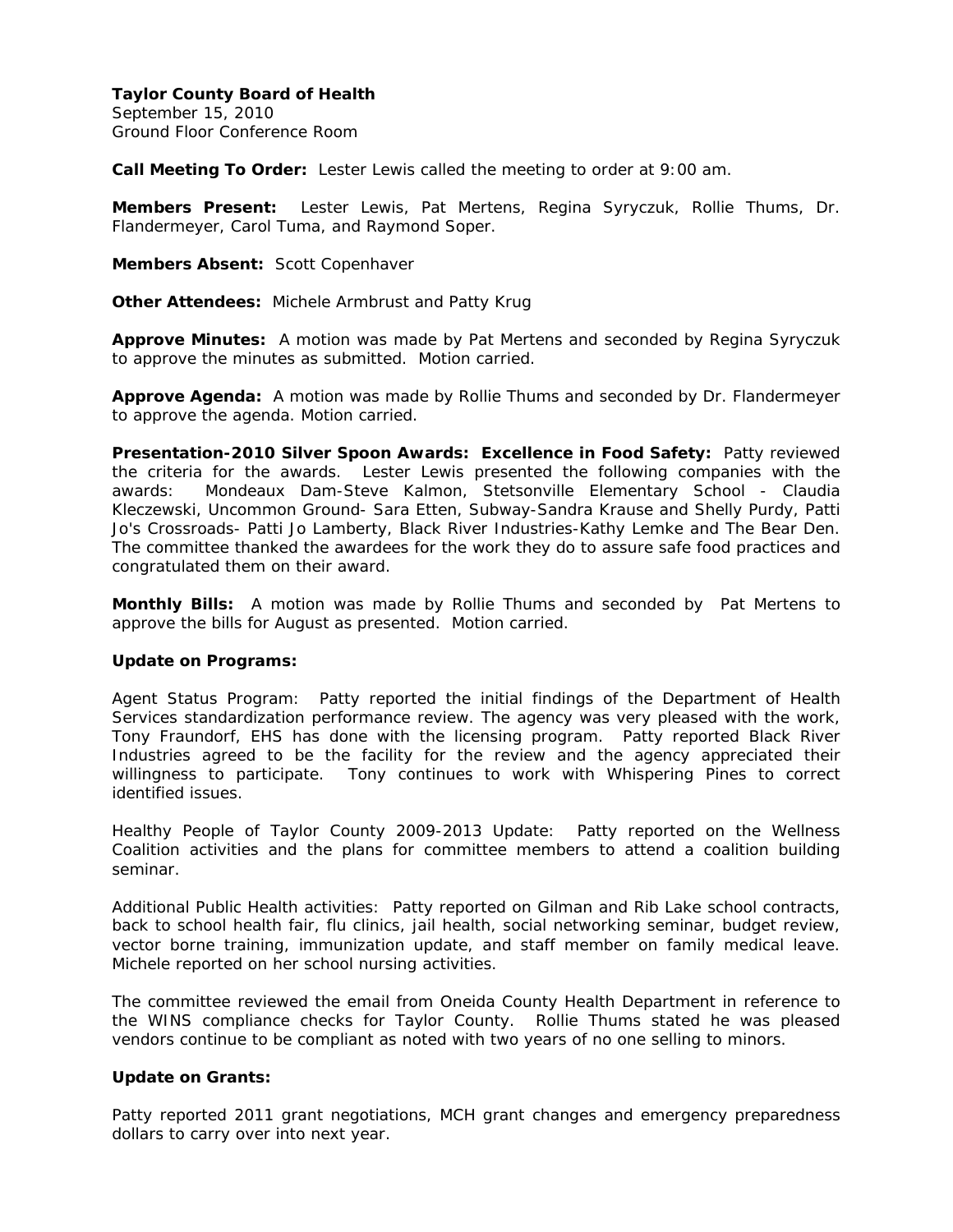**Review of Human Health Hazard Investigations:** Patty reported the only issue as noted in the agent program summary.

**Communicable Disease Investigations:** Patty and Michele reported the agency has completed investigations on reportable diseases- lyme's, animal bites, sti's, pertussis, and enteric diseases.

**Correspondence:** Patty provided the Northwoods News from our emergency preparedness consortium and the NALBOH news brief.

9:45 am, motion by Raymond Soper and seconded by Dr. Flandemeyer to go into closed session pursuant to Wisconsin State Statutes 19.85(1)(c) to consider employment, promotion, compensation or performance evaluation data of any public employee over which the governmental body has jurisdiction or exercises Motion carried.

10:45 am, motion by Rollie Thums and Carol Tuma to go into open session pursuant to Wisconsin State Statutes 19.85(1)(c) to consider employment, promotion, compensation or performance evaluation data of any public employee over which the governmental body has jurisdiction or exercises Motion carried.

A motion was made by Rollie Thums and seconded by Regina Syryczuk to begin to phase out the Prenatal Care Coordination program by January 1, 2011 and directed Patty to contact other agencies to assume the program. Roll Call vote: All members present voting yes, one absent (Copenhaver). Motion carried.

### **Reports on Meetings Attended by Committee:** None

**Next Committee Meeting:** The next meeting of the Taylor County Board of Health Committee will be Wednesday, October 20, 2010 at 9:00 AM.

**Adjournment:** With no further business, Regina Syryczuk moved to adjourn the meeting and Pat Mertens seconded. All Ayes. The meeting was adjourned at 11:00 AM.

Respectively submitted,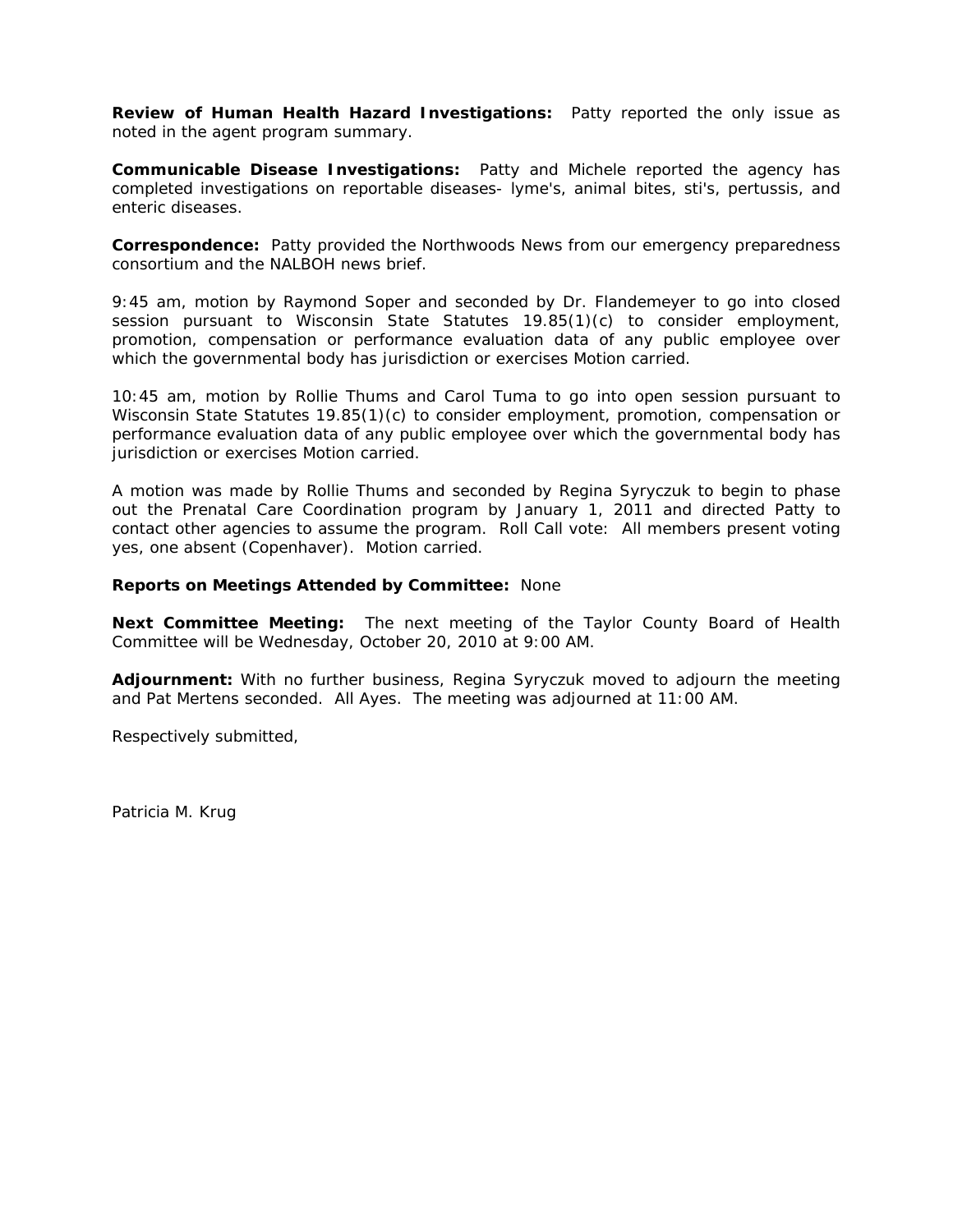August 18, 2010 Ground Floor Conference Room

**Call Meeting To Order:** Lester Lewis called the meeting to order at 9:00 am.

**Members Present:** Lester Lewis, Pat Mertens, Regina Syryczuk, Rollie Thums, Dr. Flandermeyer, Carol Tuma, Scott Copenhaver and Raymond Soper.

**Members Absent:** None

**Other Attendees:** Michele Armbrust and Patty Krug

**Approve Minutes:** A motion was made by Pat Mertens and seconded by Carol Tuma to approve the minutes as submitted. Motion carried.

**Approve Agenda:** A motion was made by Rollie Thums and seconded by Dr. Flandermeyer to approve the agenda. Motion carried.

**Monthly Bills:** A motion was made by Regina Syryczuk and seconded by Pat Mertens to approve the bills for July as presented. Motion carried.

### **Update on Programs:**

Agent Status Program: Patty reported next month we will invite the facilities to attend our meeting who have earned the Silver Spoon Award this past year. Patty discussed the inspections with the fair and Rib Lake Ice Age Days and the inspection program for the Medford School District related to a vendor providing meal services. Tony will participate next month with the Department of Health Services Agent program staff on the annual standardization review.

Healthy People of Taylor County 2009-2013 Update: Patty reported on the Wellness Coalition activities.

Additional Public Health activities: Patty reported on immunization clinics, Back to School Health Fair, the request for an award letter for Marshfield Dental Clinic and jail health. She reported she has notified the sheriff's department, commission on aging and will be contacting the schools concerning the increase in costs for services from the health department. Michele informed the committee of her participation in the annual Public Health Nurse conference and the Infant Death Center regional and state council meetings.

### **Update on Grants:**

Patty reported negotiations have begun for next year and the Maternal Child Health grant will have a ten percent reduction in funds. She reported the staff need to complete a competency assessment for public health preparedness by August 30th.

**Review of Human Health Hazard Investigations:** Patty reported an investigation is currently in progress related to a complaint in the Rib Lake area and investigation of mold complaints with apartments.

**Communicable Disease Investigations:** Patty and Michele reported the agency has completed investigations on reportable diseases- lyme's, animal bites, sti's, tb, e coli outbreak investigation.

**Correspondence:** None.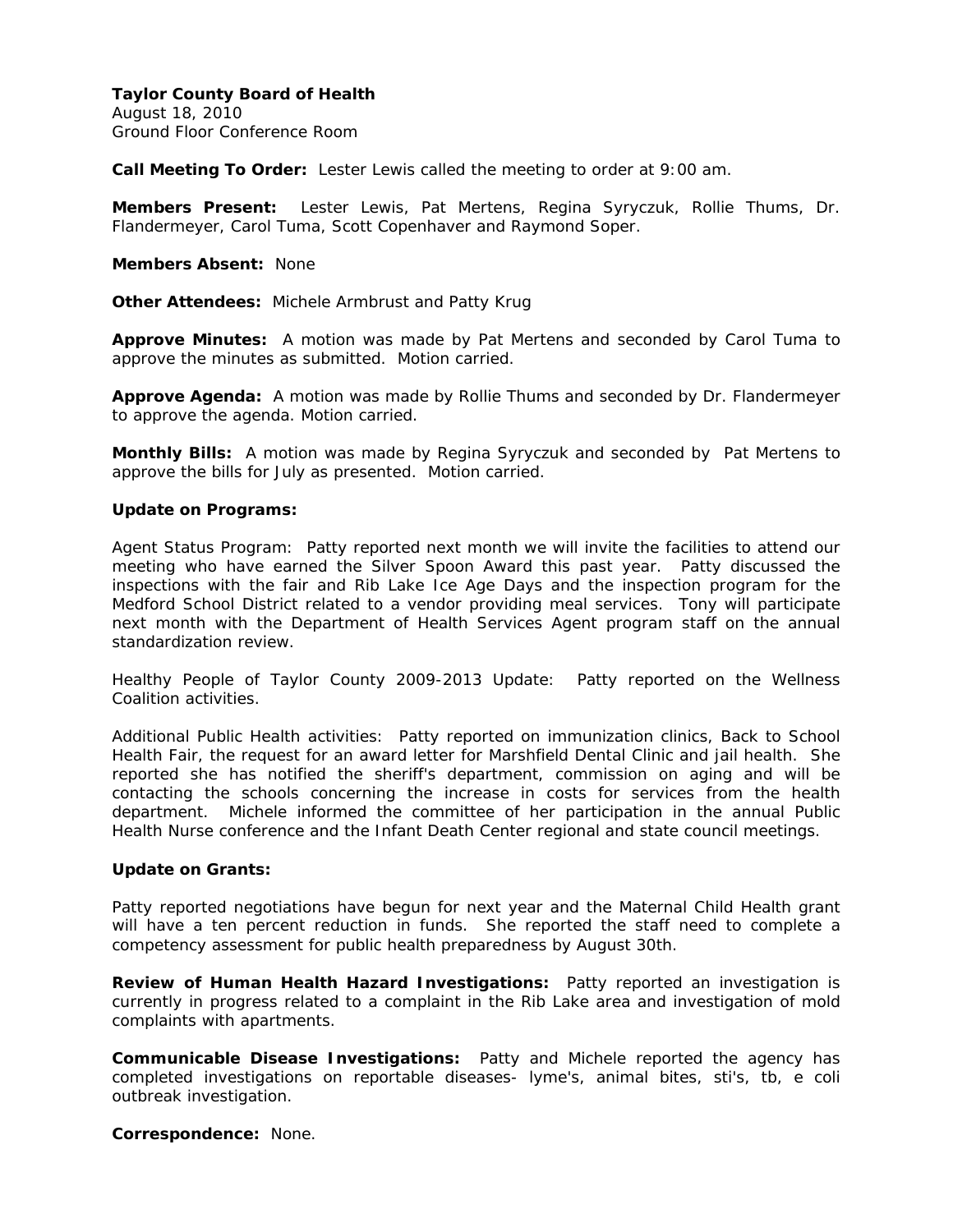**Approve/Reject 2011 Taylor County Health Department Budget:** Patty answered questions in reference to the budget which had been mailed to committee members. A motion was made by Regina Syryczuk and seconded by Dr. Flandermeyer to approve the 2011 budget as presented. Motion carried.

### **Reports on Meetings Attended by Committee:** None

**Next Committee Meeting:** The next meeting of the Taylor County Board of Health Committee will be Wednesday, September 15, 2010 at 9:00 AM.

**Adjournment:** With no further business, Scott Copenhaver moved to adjourn the meeting and Regina Syryczuk seconded. All Ayes. The meeting was adjourned at 10:40 AM.

Respectively submitted,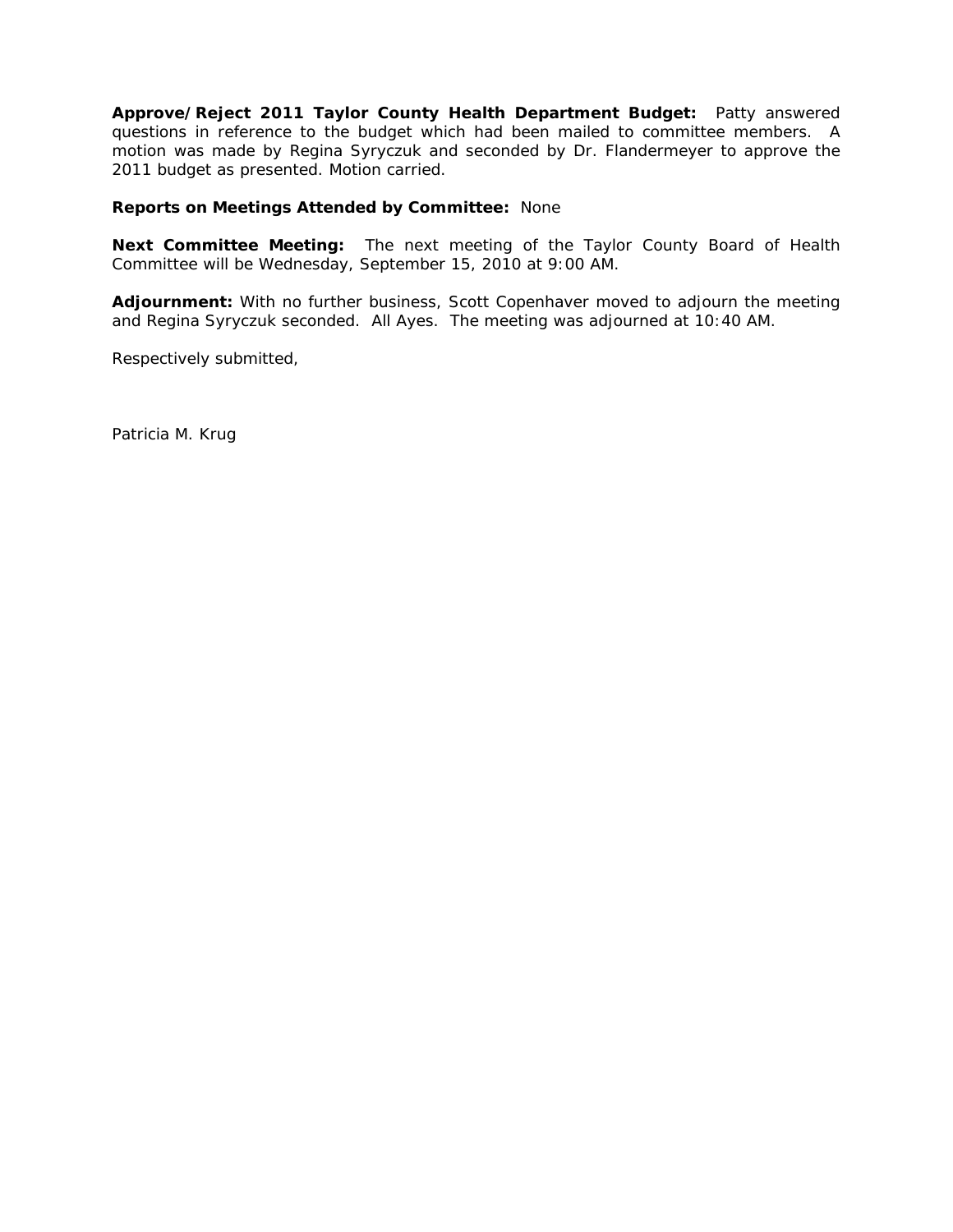July 21, 2010 Ground Floor Conference Room

**Call Meeting To Order:** Lester Lewis called the meeting to order at 9:00 am.

**Members Present:** Lester Lewis, Pat Mertens, Regina Syryczuk, Rollie Thums, Dr. Flandermeyer, Carol Tuma, Scott Copenhaver and Raymond Soper.

**Members Absent:** None

**Other Attendees:** Michele Armbrust, Scott Anderson and Patty Krug

**Approve Minutes:** A motion was made by Regina Syryczuk and seconded by Pat Mertens to approve the minutes as submitted. Motion carried.

**Approve Agenda:** A motion was made by Pat Mertens and seconded by Dr. Flandermeyer to approve the agenda. Motion carried.

**Monthly Bills:** A motion was made by Regina Syryczuk and seconded by Pat Mertens to approve the bills for June as presented. Motion carried.

#### **Update on Programs:**

Agent Status Program: Patty reported on the two facilities who have not renewed their licenses, campground inspections in Price County, order to correct for violations with a licensed facility and investigation of foodborne illness with a licensed facility.

Healthy People of Taylor County 2009-2013 Update: Patty reported on the Wellness Coalition activities and Scott Anderson presented his Healthy Restaurant project.

Additional Public Health activities: Patty reported the agency will participate in a child safety fair in August, assist with bike helmet fitting at the county fair, finance committee presentation, debriefing with partners on the loss of power at the courthouse and associated issues from last week. Patty explained how the public health emergency response dollars may be used for updating the system so we do not lose power and the ability to communicate with emergency responders in the future.

## **Update on Grants:**

Patty reported on the midyear grant report, reviewing quotes for inventory management and badging systems for emergency response, the recent grant award for physical activity in schools and application for a grant related to increasing access to fruits and vegetables in Taylor County.

**Review of Human Health Hazard Investigations:** Patty reported an investigation is currently in progress related to a complaint in the Rib Lake area.

**Communicable Disease Investigations:** Patty and Michele reported the agency has completed investigations on reportable diseases- lyme's, animal bites, sti's, rabies, tb, foodborne illness with licensed facility and enterics.

**Correspondence:** None.

**Reports on Meetings Attended by Committee:** None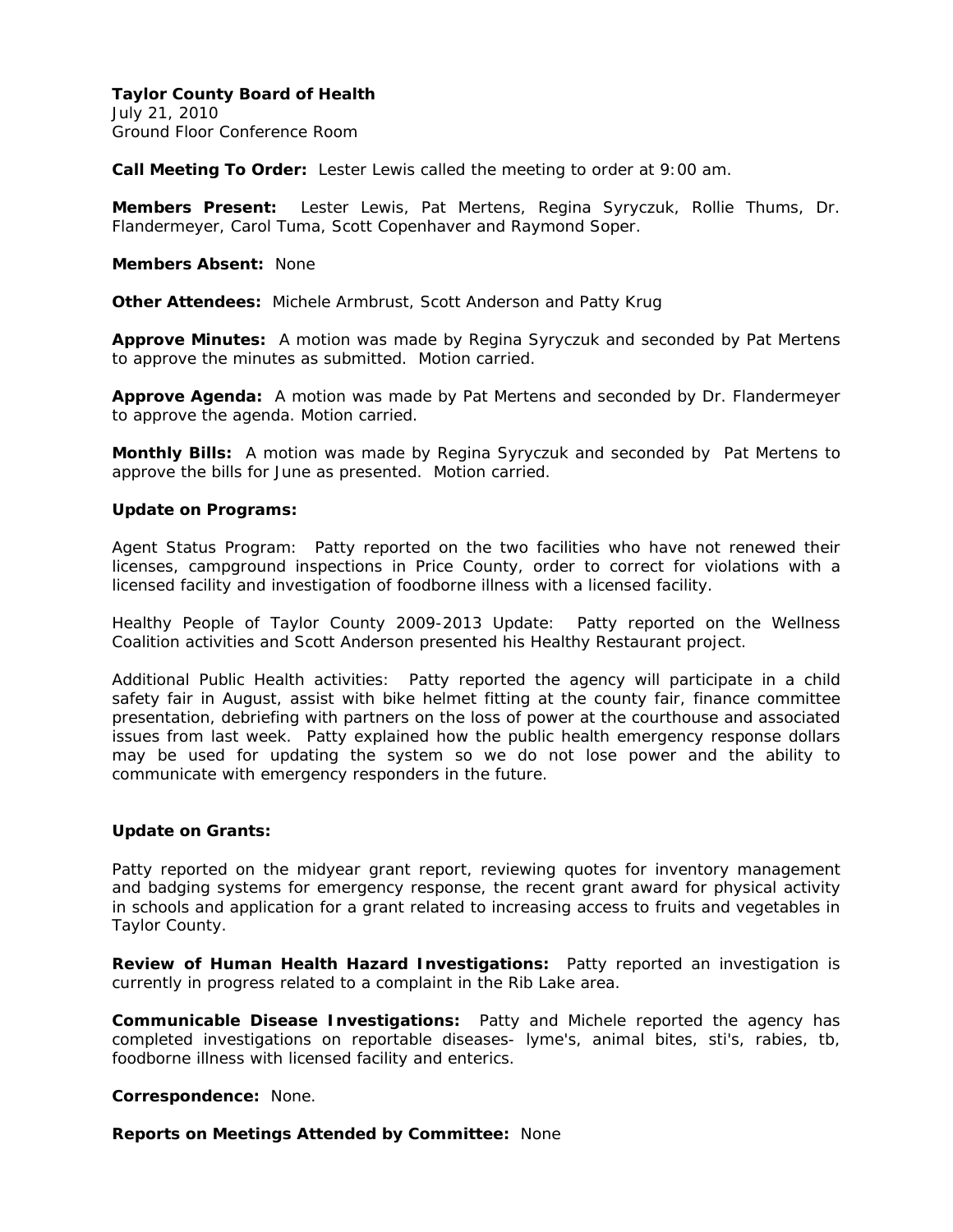**Next Committee Meeting:** The next meeting of the Taylor County Board of Health Committee will be Wednesday, August 18, 2010 at 9:00 AM.

**Adjournment:** With no further business, Rollie Thums moved to adjourn the meeting and Scott Copenhaver seconded. All Ayes. The meeting was adjourned at 10:10 AM.

Respectively submitted,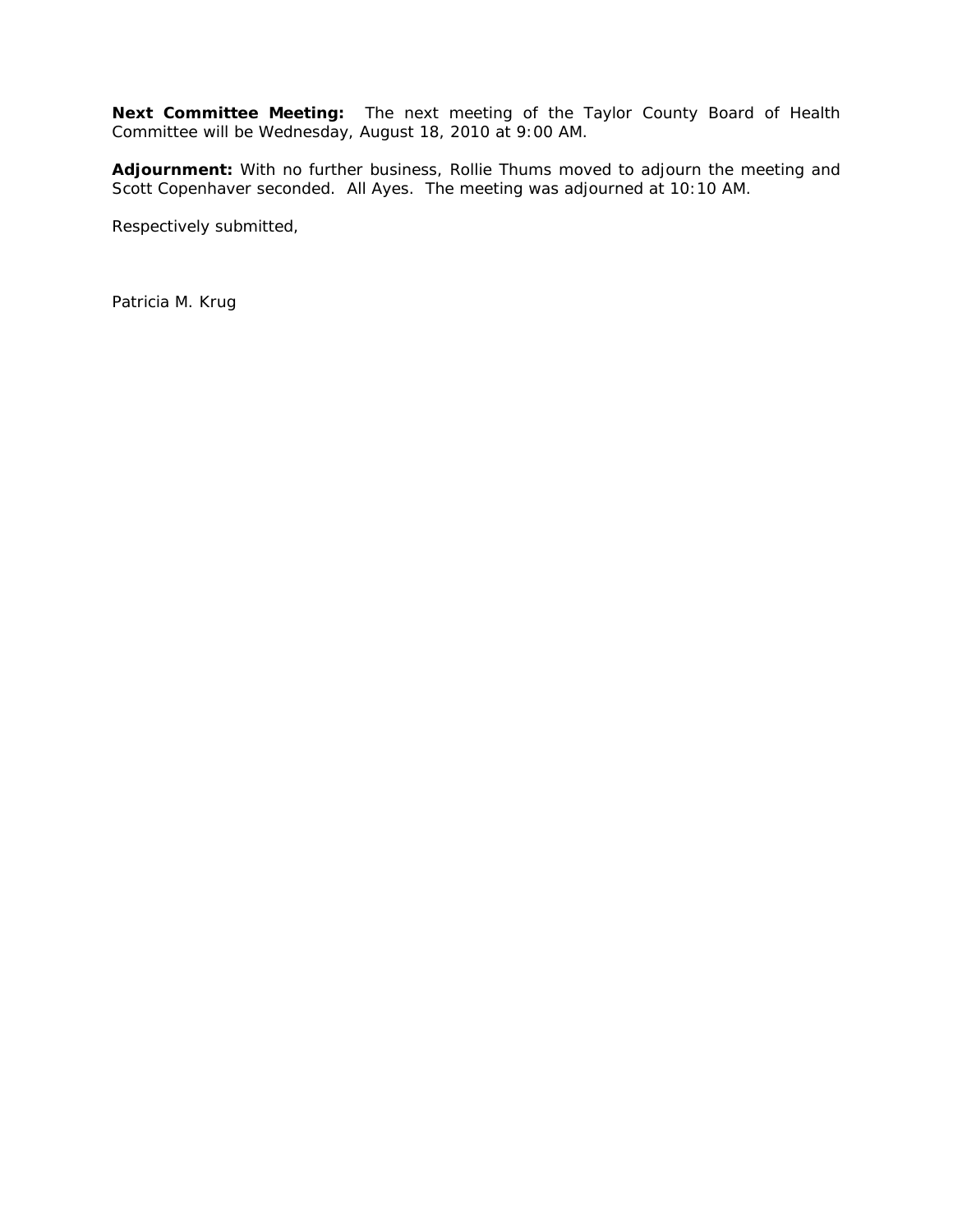June 16, 2010 Ground Floor Conference Room

**Call Meeting To Order:** Lester Lewis called the meeting to order at 9:00 am.

**Members Present:** Lester Lewis, Pat Mertens, Regina Syryczuk, Rollie Thums, Dr. Flandermeyer, Carol Tuma, Scott Copenhaver and Raymond Soper.

**Members Absent:** None

**Other Attendees:** Michele Armbrust and Patty Krug

**Approve Minutes:** A motion was made by Rollie Thums and seconded by Pat Mertens to approve the minutes as submitted. Motion carried.

**Approve Agenda:** A motion was made by Raymond Soper and seconded by Rollie Thums to approve the agenda. Motion carried.

**Monthly Bills:** A motion was made by Rollie Thums and seconded by Dr. Flandermeyer to approve the bills for May as presented. Motion carried.

### **Update on Programs:**

Board of Health Orientation Manual: Patty reviewed the manual with committee members.

Agent Status Program: Licenses are currently being sent to those facilities who have renewed their license, investigation of two facilities who are operating without licenses, potential revocation of a license, completion of Price County inspections required by our contract, illegal tattoo investigation with sheriff's department and request for licenses for new facilities.

Healthy People of Taylor County 2009-2013 Update: Patty reported on the Wellness Coalition activities, Healthy Restaurant project our AHEC intern, Scott Anderson is completing, potential grants from the state for our activities, physical activity booklet will be going to print for the public.

Additional Public Health activities: Michele reported on school nursing activities and the Camp Learn a Lot program in Rib Lake. Patty reported on fluoride varnish activities, beach sampling will be done on a weekly basis and the personnel committee meeting for next week.

Annual Conference for WPHA and WALHDAB: Members of the committee reported on their experience with the conference this year.

# **Update on Grants:**

Patty reported on the emergency preparedness funding that will be utilized for HAMM radio operator software and equipment, review by the state yesterday on the agency public health emergency plan (PHEP) and mass clinic plan, the potential to carry over dollars for next year and plans to use some funds for a badge system in the event of an emergency to identify volunteers and staff.

The WIC caseload continues to increase and a new interpreter will be providing services for the agency.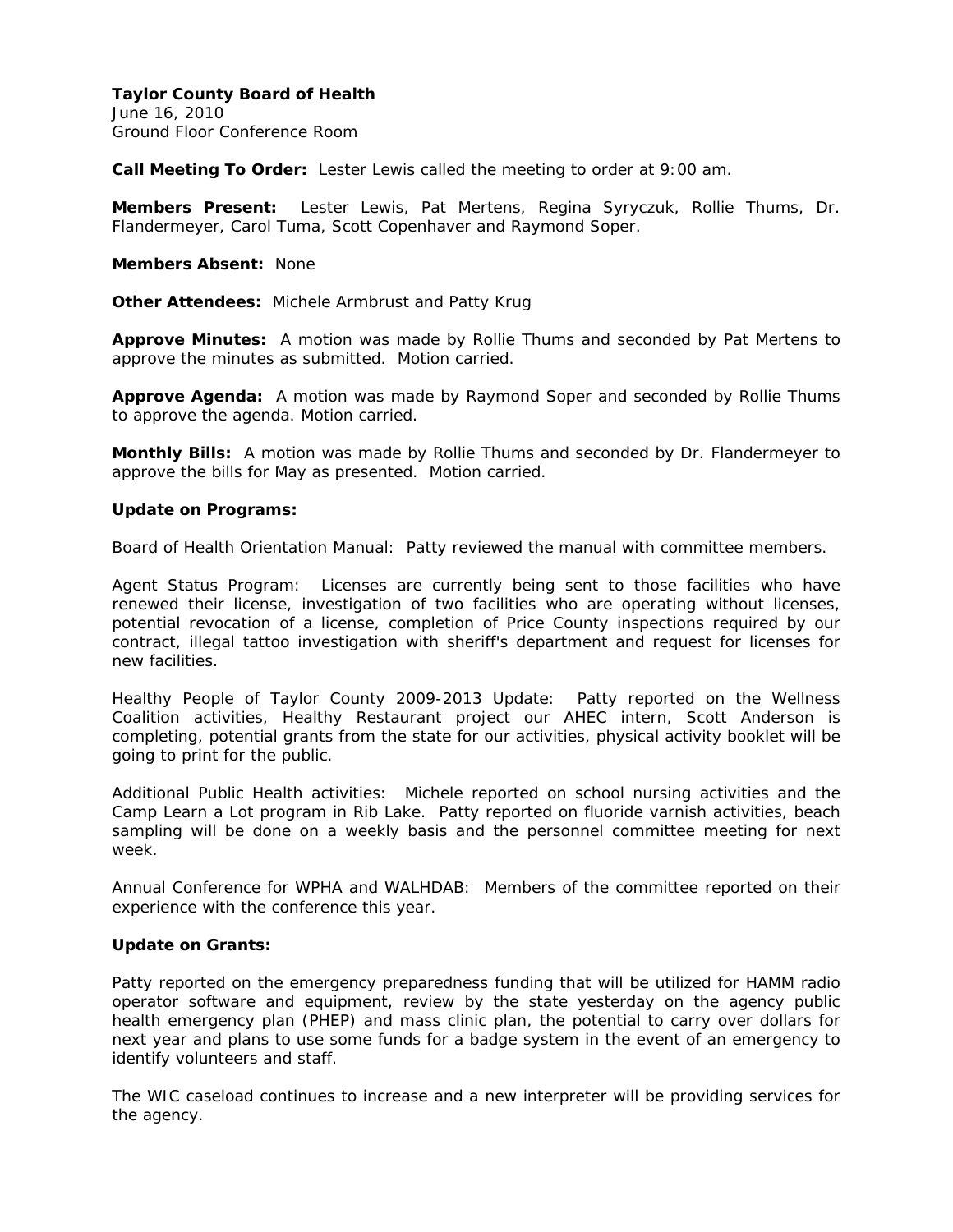**Review of Human Health Hazard Investigations:** Patty reported the agency has assisted some home owners with mold complaints.

**Communicable Disease Investigations:** Patty reported the agency has completed investigations on reportable diseases- lyme's, animal bites, sti's and enterics.

**Correspondence:** None.

#### **Reports on Meetings Attended by Committee:** None

**Next Committee Meeting:** The next meeting of the Taylor County Board of Health Committee will be Wednesday, July 21, 2010 at 9:00 AM.

**Adjournment:** With no further business, Regina Syryczuk moved to adjourn the meeting and Pat Mertens seconded. All Ayes. The meeting was adjourned at 10:56 AM.

Respectively submitted,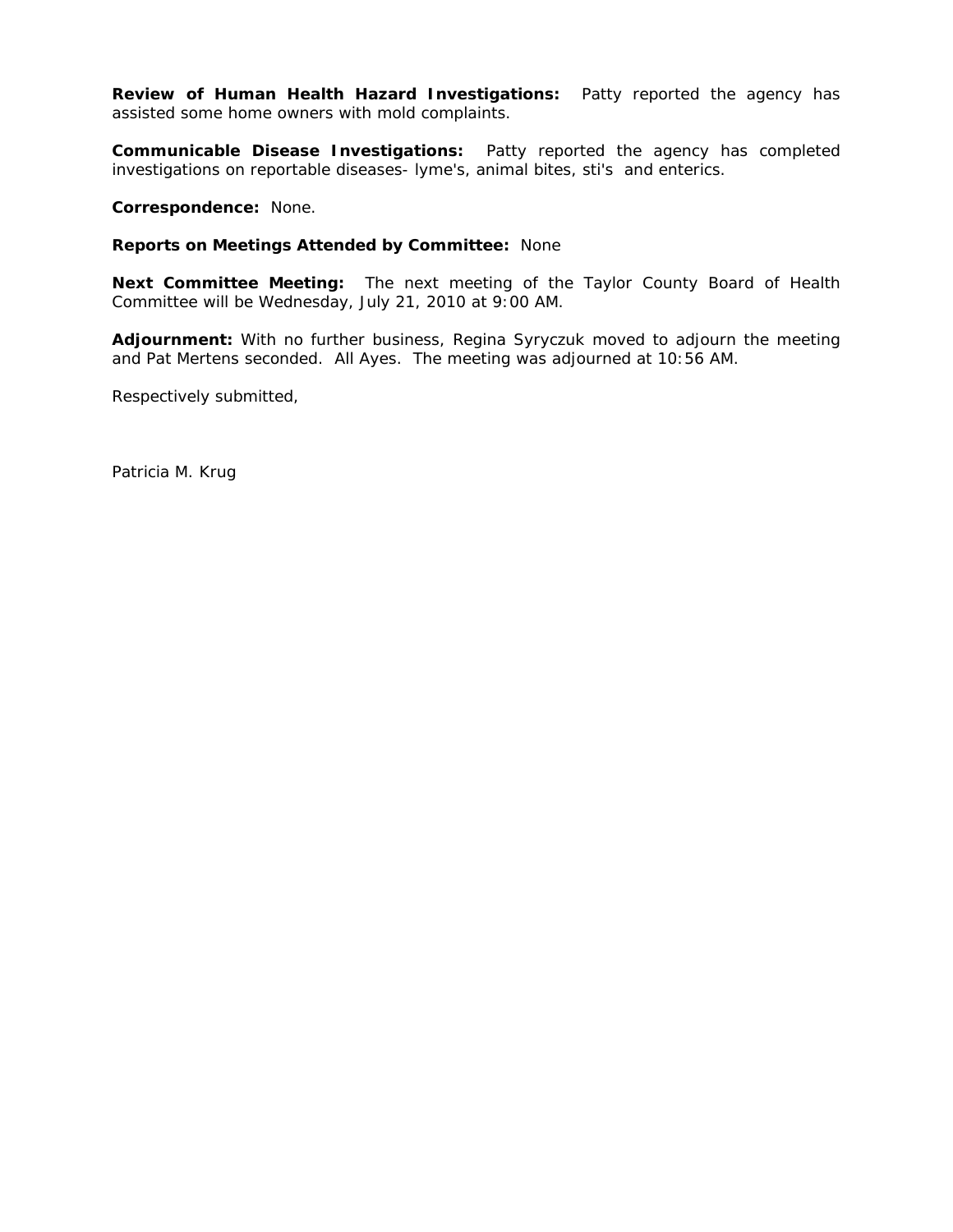May 19, 2010 Ground Floor Conference Room

**Call Meeting To Order:** Lester Lewis called the meeting to order at 9:00 am. Introductions were made of members in attendance.

**Members Present:** Lester Lewis, Pat Mertens, Regina Syryczuk, Rollie Thums, Dr. Flandermeyer, Carol Tuma, Scott Copenhaver and Raymond Soper.

**Members Absent:** None

**Other Attendees:** Michele Armbrust and Patty Krug

**Approve Minutes:** A motion was made by Pat Mertens and seconded by Regina Syryczuk to approve the minutes as submitted. Motion carried.

**Approve Agenda:** A motion was made by Rollie Thums and seconded by Pat Mertens to approve the agenda. Motion carried.

**Monthly Bills:** A motion was made by Pat Mertens and seconded by Regina Syryczuk to approve the bills for April as presented. Motion carried.

### **Public Health:**

PowerPoint presentation about public health: Patty completed the presentation on public health.

Agent Status Program: Patty reported on the status of the program for Taylor and Price County inspections, renewal notices have been sent to all licensed establishments, investigation of complaints involving facilities operating without a license, site plan requirements have been completed per the DNR request, GIS mapping of licensed facilities, and education session with the DNR.

Healthy People of Taylor County 2009-2013 Update: Patty reported on the Wellness Coalition activities and reported on the request of human services staff to no longer chair the AODA workgroup.

Annual Conference for WPHA and WALHDAB: Any members attending this conference will leave at 9 am on May 25th.

### **Update on Grants and other Public Health activities:**

Michele reported on school nursing activities, seminars she attended on communicable disease training, school nursing, home visits for newborn infants, and statewide SIDS (sudden infant death syndrome) council.

Patty reported on the school based immunization clinics, pertussis investigations, fluoride varnish applications in schools, Special Populations Shelter training and the role of public health and human services, disaster drill from last evening, PHER (public health emergency response) funding for dispatch training and HAMM radio operators, staff training (public health orientation modules), nurses attended jail health conference, review of agency SNS (strategic national stockpile) assessment tool, and the new requirements for the report to be completed by the health department for PNCC (prenatal care coordination) and human services for their programming.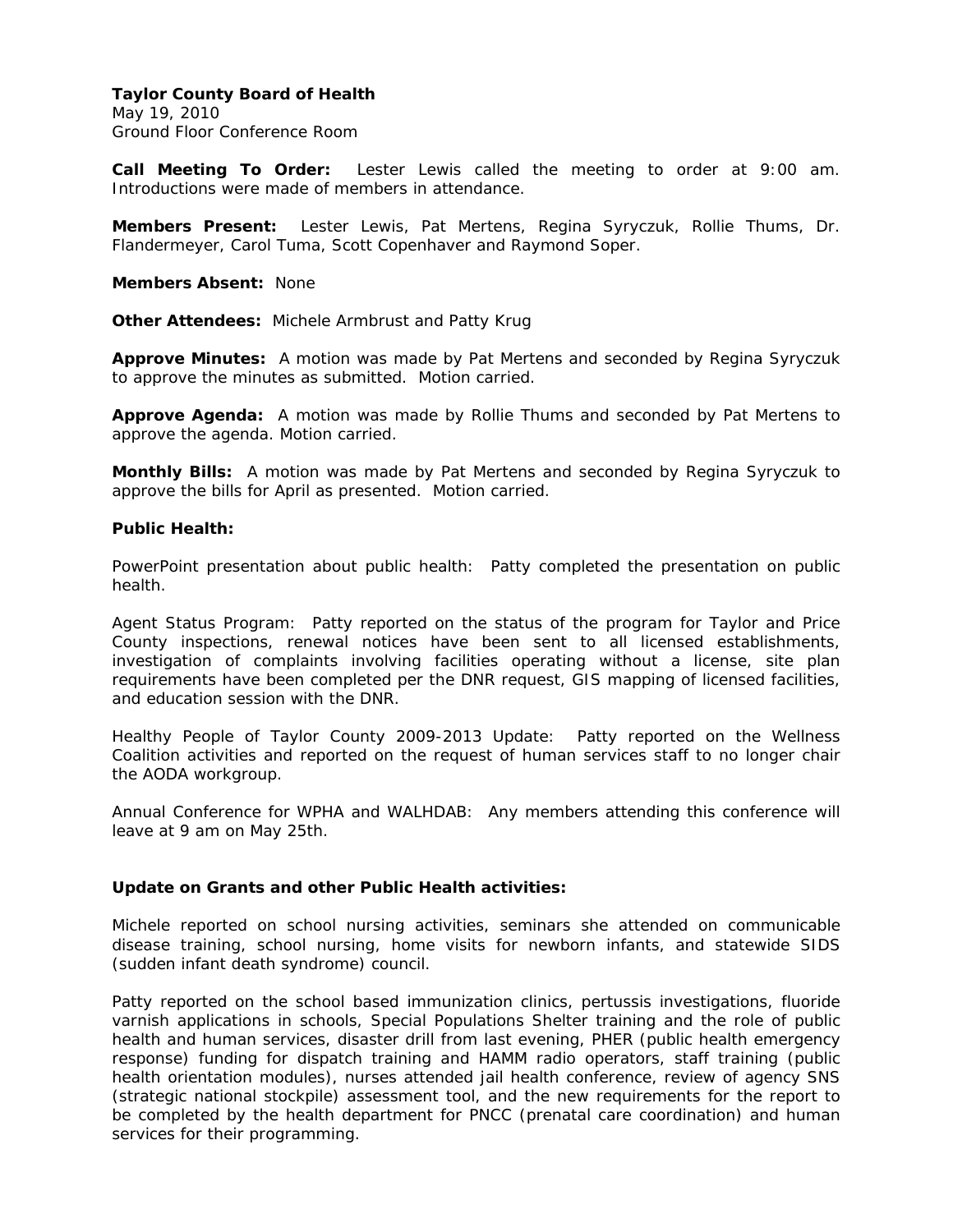**Review of Human Health Hazard Investigations:** Patty reported they are receiving complaints concerning mold and copied on DNR burn complaints.

**Communicable Disease Investigations:** Patty reported the agency has completed investigations on reportable diseases-cryptosporidium, lyme's, animal bites, pertussis and enterics.

**Correspondence:** None.

### **Reports on Meetings Attended by Committee:** None

**Next Committee Meeting:** The next meeting of the Taylor County Board of Health Committee will be Wednesday, June 16, 2010 at 9:00 AM.

**Adjournment:** With no further business, Rollie Thums moved to adjourn the meeting and Scott Copenhaver seconded. All Ayes. The meeting was adjourned at 10:54 AM.

Respectively submitted,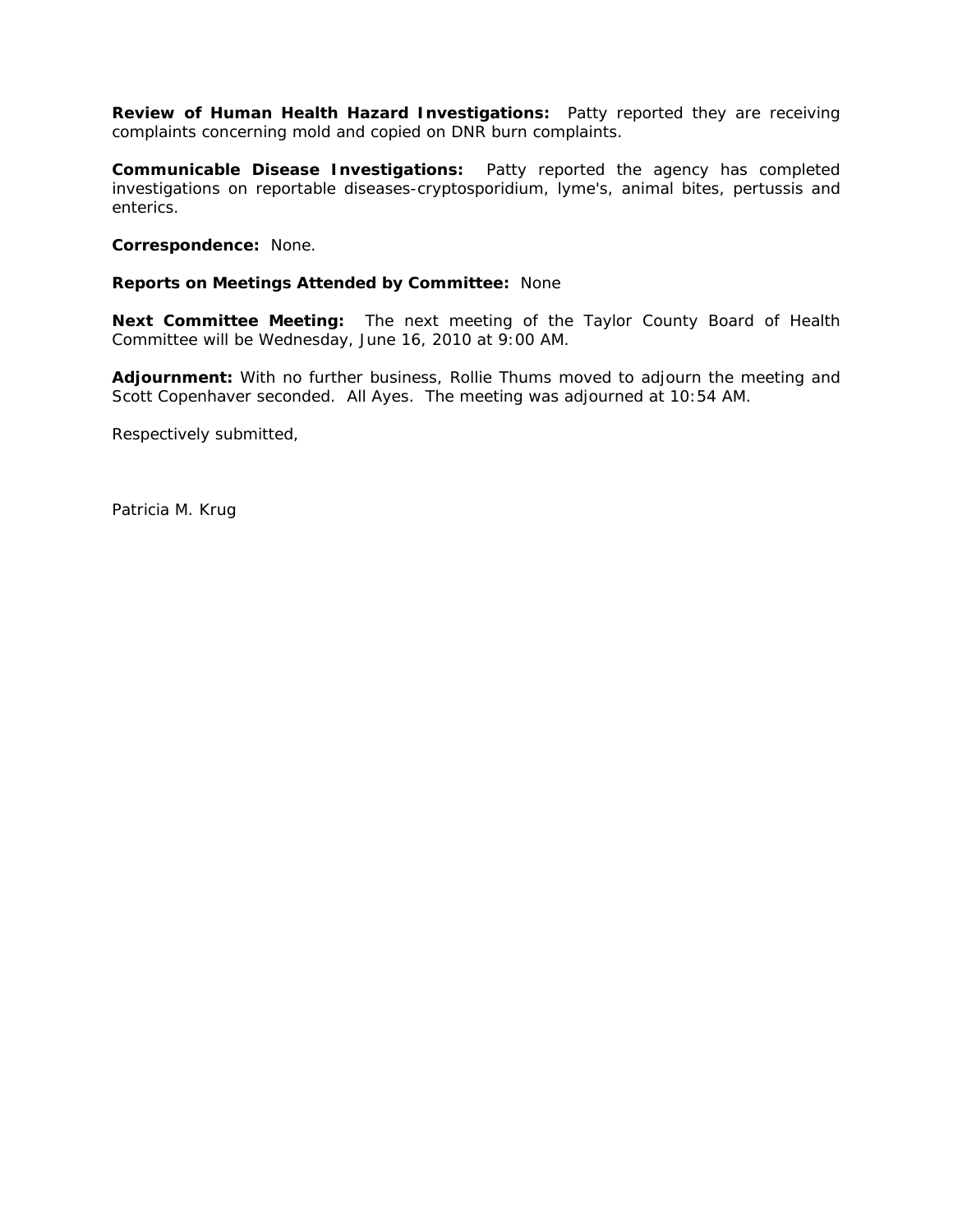April 7, 2010 Ground Floor Conference Room

**Call Meeting To Order:** Lester Lewis called the meeting to order at 9:00 am.

**Members Present:** Lester Lewis, Dave Bizer, Pat Mertens, Regina Syryczuk, Rollie Thums, Dr. Flandermeyer and Francis Soper

**Members Absent:** None

**Other Attendees:** Patty Krug

**Approve Minutes:** A motion was made by Pat Mertens and seconded by Regina Syryczuk to approve the minutes as submitted. Motion carried.

**Approve Agenda:** A motion was made by Rollie Thums and seconded by Francis Soper to approve the agenda. Motion carried.

**Monthly Bills:** A motion was made by Pat Mertens and seconded by Regina Syryczuk to approve the bills for February as presented. Motion carried.

#### **Public Health:**

Agent Status Program: Patty reported on the status of the program for Taylor and Price County inspections, the TNC program review by the DNR yesterday and review of the Raw Milk Legislation.

Healthy People of Taylor County 2009-2013 Update: Patty reported on the Wellness Coalition activities and funding, the website development for the coalition and development of an activities booklet and the AODA committee campaign for Host the Most, Lose the Most for the community and the future discussion utilizing social norms campaign.

Other items: Patty reported on the following activities; scheduling school based clinics for required immunizations, child development days, week of the young child activities, vision and hearing screening for schools, Medical College of Wisconsin grant and the UW Partnership grant, trainings scheduled for staff, scheduling of school based fluoride varnish, prevention block grant dollars additional funding and recommendation to the Prevention Block advisory committee for use of this funding, Long Term Power Outage tabletop exercise, H1N1, civil compliance plan documentation, NALBOH newsletter, Northern Region Local Health Department News memo, AHEC intern, and press release for smokefree law requirements for businesses.

Annual Conference for WPHA and WALHDAB: Board members should have registration forms to Patty by April 20th.

### **Update on Grants:**

Patty reported on the concern with MCH funding, WIC budget has been completed, emergency preparedness future trainings, WINS contract discussion, WWWP continue with outreach activities, potential test site for lead results placed on the WIR system, and expansion of immunizations and age groups this next year.

Patty reported a meeting was held with zoning, sheriff department, emergency management, surveyor office and herself to discuss GIS capabilities and potential upgrades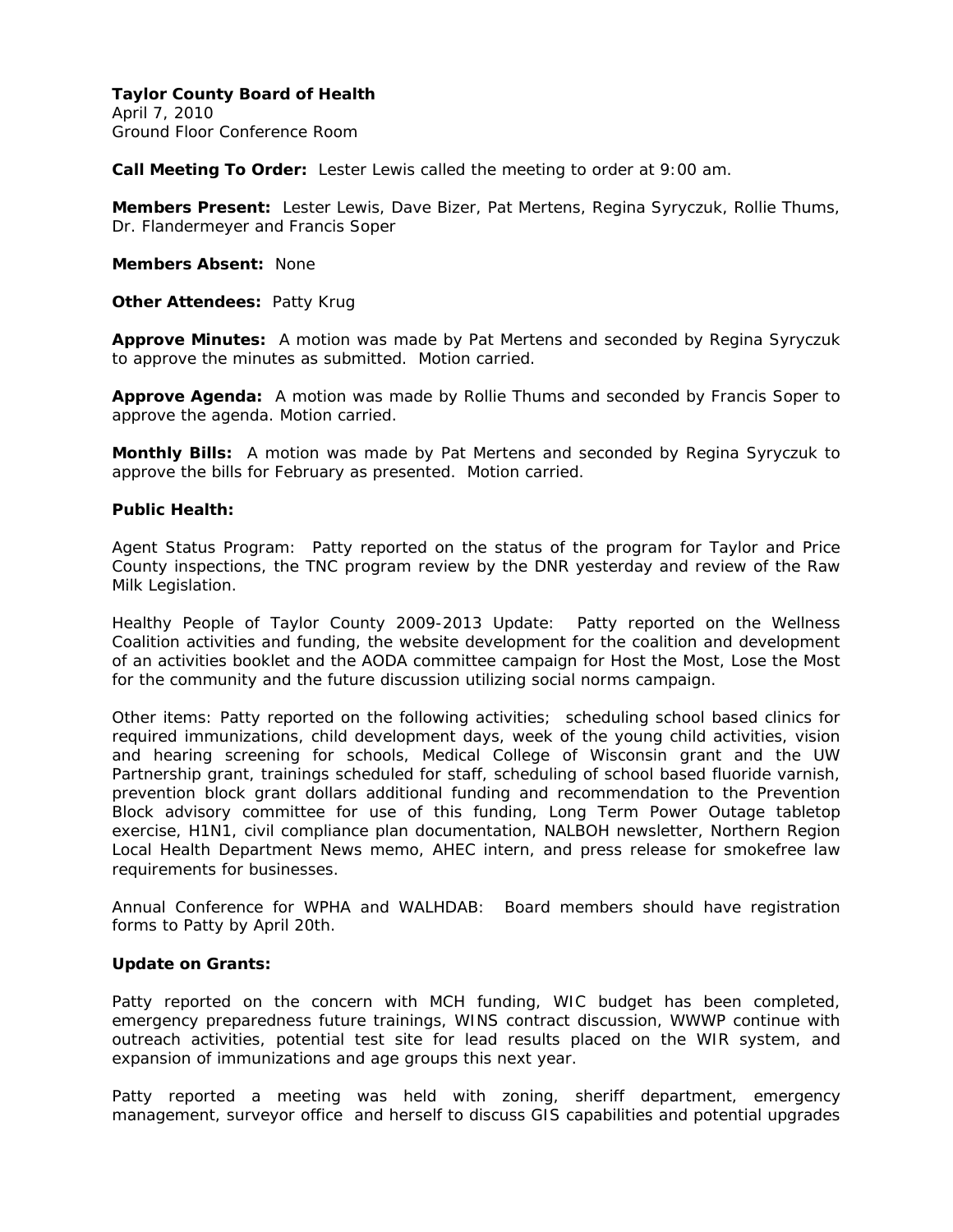of computer equipment to use the data for emergency response utilizing health department grant funding.

**Review of Human Health Hazard Investigations:** Patty reported on investigations completed this past month.

**Communicable Disease Investigations:** Patty reported the agency has completed investigations on reportable diseases-cryptosporidium, lyme's, animal bites, and enterics. She reported the agency has noted an increase this past month in reports of sti's more than what is usually reported in the past.

**Correspondence:** None.

#### **Reports on Meetings Attended by Committee:** None

**Next Committee Meeting:** The next meeting of the Taylor County Board of Health Committee will be Wednesday, May 19, 2010 at 9:00 AM.

**Adjournment:** With no further business, Regina Syryczuk moved to adjourn the meeting and Pat Mertens seconded. All Ayes. The meeting was adjourned at 10:15 AM.

Respectively submitted,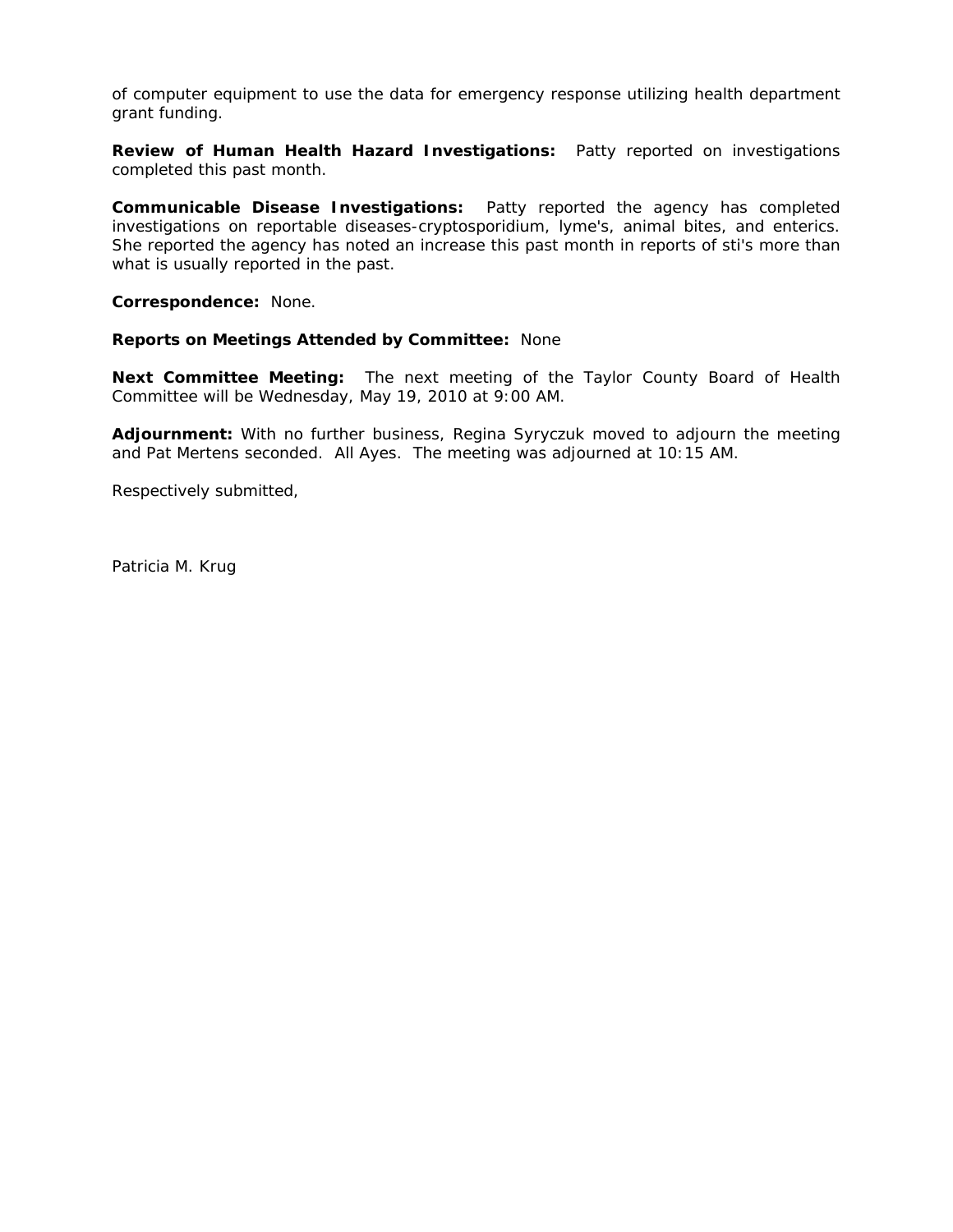March 3, 2010 Ground Floor Conference Room

**Call Meeting To Order:** Lester Lewis called the meeting to order at 9:00 am.

**Members Present:** Lester Lewis, Dave Bizer, Pat Mertens, Regina Syryczuk, Rollie Thums and Francis Soper

**Members Absent:** Dr. Falkenberg

**Other Attendees:** Michele Armbrust and Patty Krug

**Approve Minutes:** A motion was made by Regina Syryczuk and seconded by Pat Mertens to approve the minutes as submitted. Motion carried.

**Approve Agenda:** A motion was made by Francis Soper and seconded by Dave Bizer to approve the agenda. Motion carried.

**Monthly Bills:** A motion was made by Dave Bizer and seconded by Francis Soper to approve the bills for February as presented. Motion carried.

### **Public Health:**

Agent Status Program: Patty reported on the status of the program for Taylor and Price County inspections.

Healthy People of Taylor County 2009-2013 Update: Patty reported the Wellness Coalition will begin their worksite wellness grant program with the Rib Lake school district on Friday.

Wisconsin County Rankings-Taylor County Snapshot: The committee reviewed the report and Patty discussed the differences with the report from past years. Discussion ensued on various points of the report.

Other items: Patty reported the agency is updating their immunization manual, the conference three nurses will attend in April pertaining to home visits for new infants, the committee formed to address homelessness in Taylor County, child development days, the regional tabletop exercise related to long term power outage, sponsorship of a speaker for the Medford Home show in March, and child development days scheduled for the three school districts. Michele updated the committee on her school nursing activities with Gilman and Rib Lake. She reported she is making contact with the schools if they plan to contract for school nursing services for the next school year.

### **Update on Grants:**

Salvation Army Grant: The committee reviewed the final report submitted for the grant.

Other grants: Patty reported the agency is scheduling dates for school based clinics for grades requiring additional immunizations for next school year. She reported on the temporary expansion of immunizations that can be offered to adults. All agencies are now required to submit a budget to the state for public health emergency preparedness grant funding.

**Review of Human Health Hazard Investigations:** Patty reported there are no new complaints this month.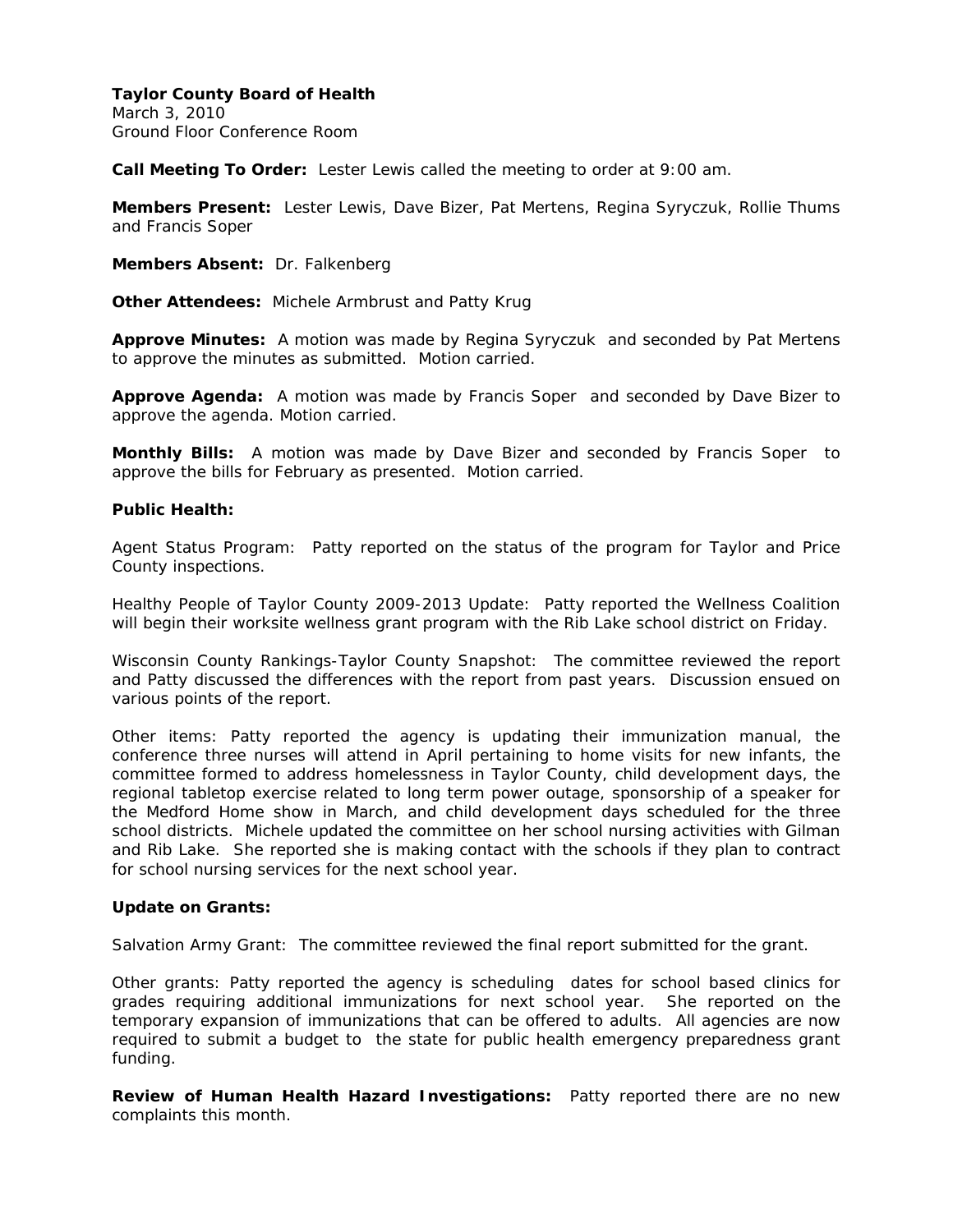**Communicable Disease Investigations:** Patty and Michele reported the agency has completed investigations on reportable diseases-cryptosporidium, lyme's, animal bites, enteric and std's.

**Correspondence:** None.

### **Reports on Meetings Attended by Committee:** None

**Next Committee Meeting:** The next meeting of the Taylor County Board of Health Committee will be Wednesday, April 7, 2010 at 9:00 AM.

**Adjournment:** With no further business, Pat Mertens moved to adjourn the meeting and Regina Syryczuk seconded. All Ayes. The meeting was adjourned at 10:10 AM.

Respectively submitted,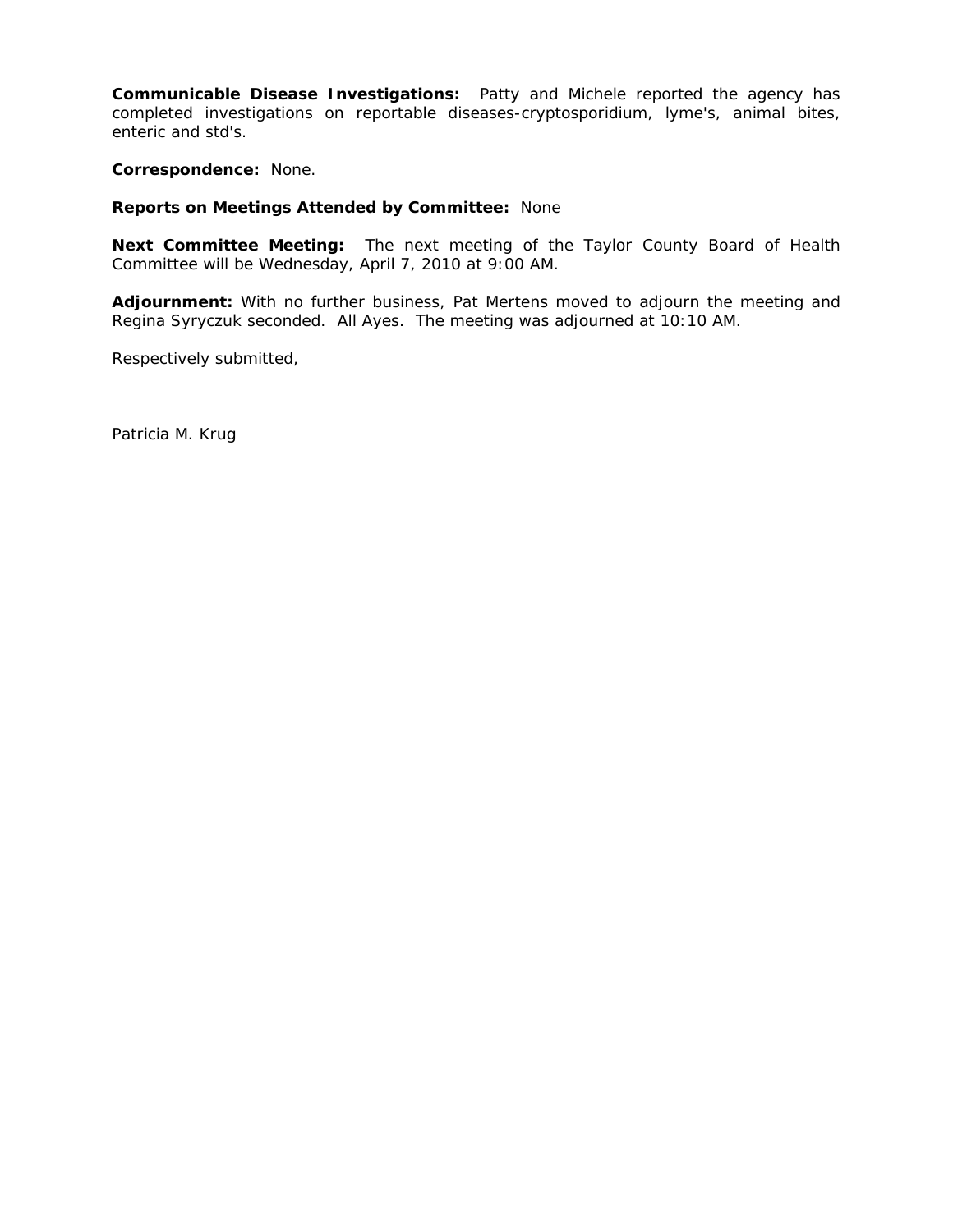February 3, 2010 Ground Floor Conference Room

**Call Meeting To Order:** Lester Lewis called the meeting to order at 9:00 am.

**Members Present:** Lester Lewis, Dave Bizer, Pat Mertens, Dr. Falkenberg, Regina Syryczuk, Rollie Thums and Francis Soper

**Members Absent:** None

**Other Attendees:** Mark Berglund (Star News), Michele Armbrust, and Patty Krug

**Approve Minutes:** A motion was made by Pat Mertens and seconded by Francis Soper to approve the minutes as submitted. Motion carried.

**Approve Agenda:** A motion was made by Rollie Thums and seconded by Pat Mertens to approve the agenda with eight items. Motion carried. At this time, Lester Lewis informed the committee members Mary Bix has resigned from the board of health per a phone call to Patty Krug this am.

**Monthly Bills:** A motion was made by Pat Mertens and seconded by Regina Syryczuk to approve the bills for December and January as presented. Motion carried.

## **Public Health:**

Agent Status Program: Patty reported on issues noted with the Price County Agent inspections, type of complaints received by the agency related to licensed facilities.

Healthy People of Taylor County 2009-2013 Update: Patty reported on two of the priority area committees. The Wellness Coalition of Taylor County continues to work on various activities noted in the plan and are meeting on a monthly basis. Our web designer has been sent information for the development of the Wellness Coalition website. The alcohol and other substance abuse committee did not meet last month but information was sent to the committee chairs from UW Extension about town hall meeting and potential stipends for having meetings related to underage alcohol use.

H1N1 Updates: Patty informed the committee on the second school based clinic has been held. We provided a community clinic in Gilman and Rib Lake with a total of seven individuals receiving the H1N1 vaccine. Patty reported the community has had the opportunity to receive the vaccine through the health department and Memorial Health Center.

Other items: Patty reported on the new format that will be used for the county health rankings which will be released later this month, the dates for the WPHA/WALHDAB annual conference in Madison, referring all tobacco questions related to the smokefree law to Smokefree Wisconsin, attending a conference on Long Term Power Outage Planning meeting with emergency management to plan an exercise for Taylor County, discussed Wisconsin's Renovation, Repair and Painting rule which will go into effect April 22, 2010. Michele discussed her school nursing activities at Rib Lake and Gilman.

# **Update on Grants:**

Salvation Army Grant: Patty reported on the state meeting held last week and discussed the various projects that were funding. There was some interest in Taylor County's finding